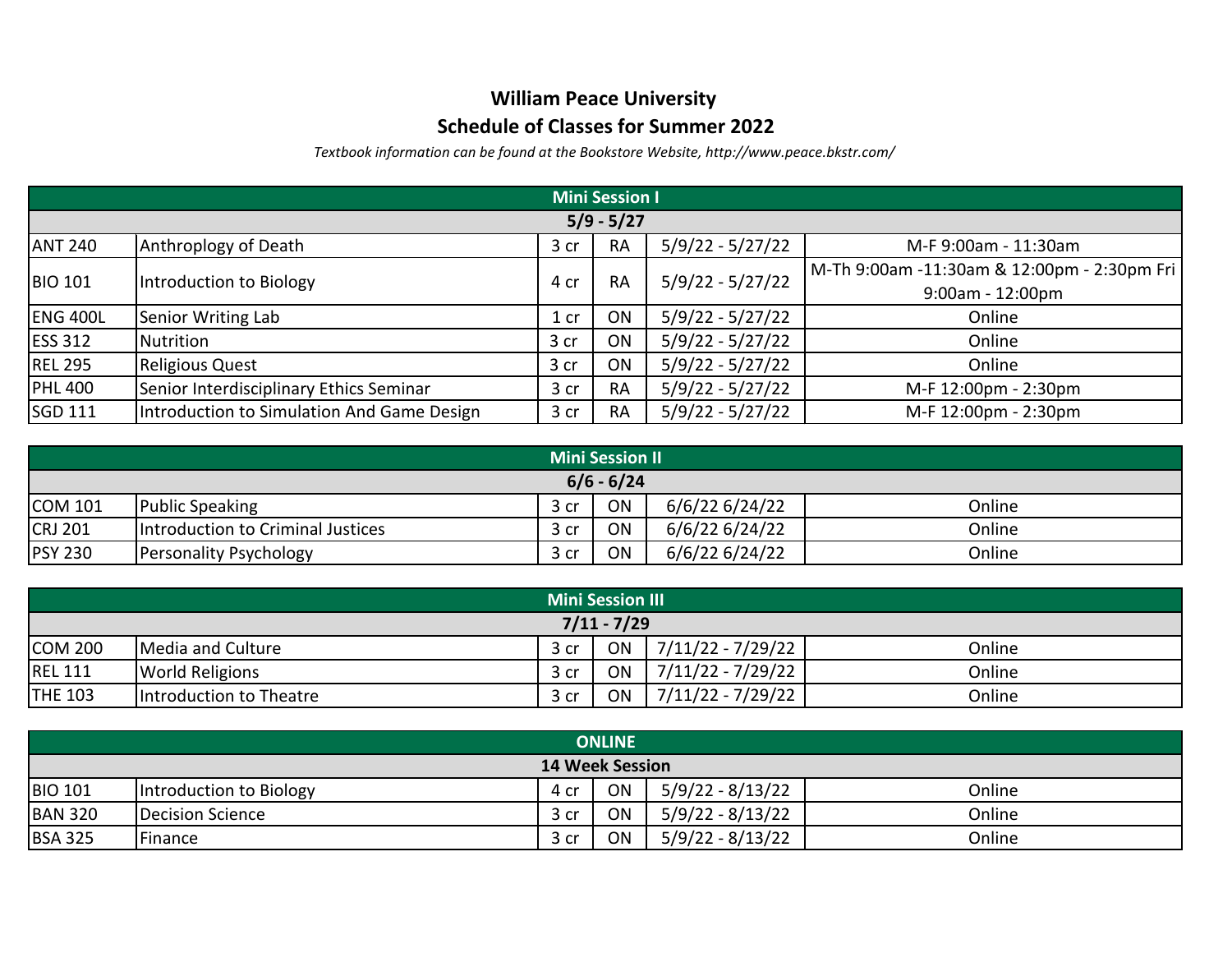| <b>MAT 111</b> | College Algebra                      | 3 cr | ON | 5/9/22 - 8/13/22 | Online |
|----------------|--------------------------------------|------|----|------------------|--------|
| <b>MAT 201</b> | Introduction to Statistics           | 3 cr | ON | 5/9/22 - 8/13/22 | Online |
| <b>MAT 202</b> | Finite Math                          | 3 cr | ON | 5/9/22 - 8/13/22 | Online |
| <b>NSG 310</b> | Research and Evidence Based Practice | 4 cr | ON | 5/9/22 - 8/13/22 | Online |
| <b>PDS 490</b> | Internship                           | 3 cr | ON | 5/9/22 - 8/13/22 | Online |
| <b>PSY 300</b> | Research Methods                     | 4 cr | ON | 5/9/22 - 8/13/22 | Online |

| <b>ONLINE</b>           |                                                                                                        |                 |    |                    |        |  |  |
|-------------------------|--------------------------------------------------------------------------------------------------------|-----------------|----|--------------------|--------|--|--|
| <b>7 week Session I</b> |                                                                                                        |                 |    |                    |        |  |  |
| <b>ANT 214</b>          | Cultural Anthropology: People and Culture (Meets<br>CTWS NW)                                           | 3 cr            | ON | $5/9/22 - 6/25/22$ | Online |  |  |
| <b>BSA 160</b>          | <b>Global Business Environment (CTCS NW)</b>                                                           | 3 cr            | ON | $5/9/22 - 6/25/22$ | Online |  |  |
| <b>BSA 211</b>          | Principles of Microeconomics                                                                           | 3 cr            | ON | $5/9/22 - 6/25/22$ | Online |  |  |
| <b>BSA 221</b>          | <b>Financial Accounting</b>                                                                            | 3 cr            | ON | $5/9/22 - 6/25/22$ | Online |  |  |
| <b>BSA 240</b>          | Management / Organizational Behavior                                                                   | 3 cr            | ON | $5/9/22 - 6/25/22$ | Online |  |  |
| <b>BSA 359</b>          | Learning, Training and Facilitation                                                                    | 3 cr            | ON | $5/9/22 - 6/25/22$ | Online |  |  |
| <b>BSA 357</b>          | Leadership                                                                                             | 3 cr            | ON | $5/9/22 - 6/25/22$ | Online |  |  |
| <b>COM 101</b>          | <b>Public Speaking</b>                                                                                 | 3 cr            | ON | $5/9/22 - 6/25/22$ | Online |  |  |
| <b>COM 240</b>          | <b>Introduction to Public Relations</b>                                                                | 3 cr            | ON | $5/9/22 - 6/25/22$ | Online |  |  |
| <b>CRJ 205</b>          | Criminal Investigations I                                                                              | 3 cr            | ON | $5/9/22 - 6/25/22$ | Online |  |  |
| <b>EDU 120</b>          | Foundations of Elementary Math (EDU students<br>only)                                                  | 3 cr            | ON | $5/9/22 - 6/25/22$ | Online |  |  |
| <b>EDU 201</b>          | Early Experience for Prospective Teachers                                                              | 3 cr            | ON | $5/9/22 - 6/25/22$ | Online |  |  |
| <b>EDU 210</b>          | Instructional Technology (EDU students only)                                                           | 3 cr            | ON | 5/9/22 - 6/25/22   | Online |  |  |
| <b>EDU 371</b>          | Individual Education in the Adapted Curriculum<br>Synchronous meetings on Thursdays 5:00pm -<br>8:15pm | 3 cr            | ON | $5/9/22 - 6/25/22$ | Online |  |  |
| <b>EDU 372</b>          | Developing Social and Emotional Skills in the<br><b>Adapted Curriculum</b>                             | 3 cr            | ON | $5/9/22 - 6/25/22$ | Online |  |  |
| <b>ENG 100</b>          | <b>Fundamentals of Writing</b>                                                                         | 3 cr            | ON | $5/9/22 - 6/25/22$ | Online |  |  |
| <b>ENG 112</b>          | Composition                                                                                            | 3 cr            | ON | $5/9/22 - 6/25/22$ | Online |  |  |
| <b>ENG 312</b>          | <b>Advanced Topics in Writing</b>                                                                      | 3 cr            | ON | $5/9/22 - 6/25/22$ | Online |  |  |
| <b>ENG 400L</b>         | Senior Writing Lab                                                                                     | 1 <sub>cr</sub> | ON | 5/9/22 - 6/25/22   | Online |  |  |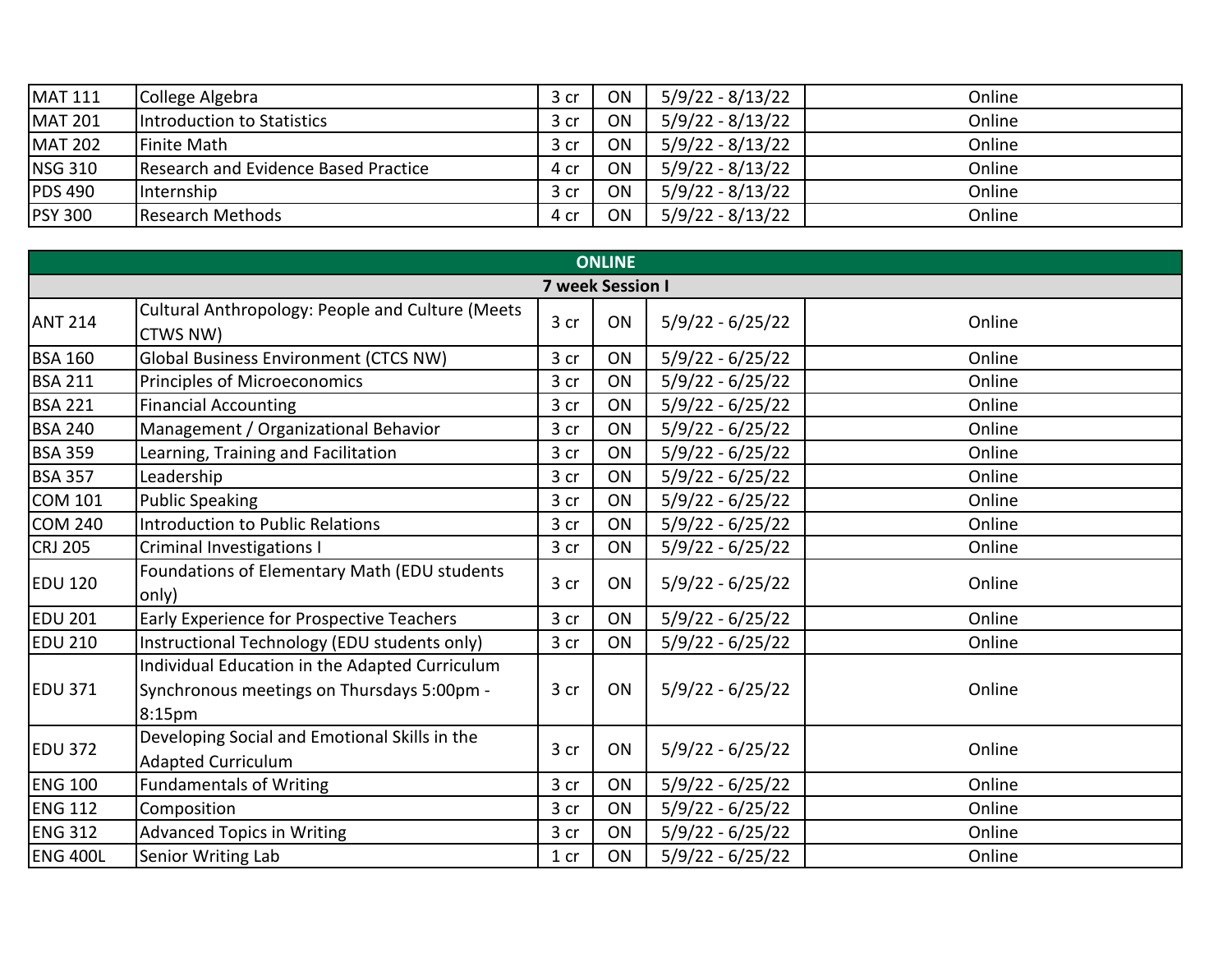| HIS 104        | World Civilizations II (Meets CTCS-NW)      | 3 cr   | ON | $5/9/22 - 6/25/22$ | Online |
|----------------|---------------------------------------------|--------|----|--------------------|--------|
| IDS 380/470    | Jr. & Sr. Interdisciplinary Studies Seminar | 4 cr   | ON | $5/9/22 - 6/25/22$ | Online |
| <b>MKT 426</b> | Sales and Marketing Management              | 3 cr   | ON | $5/9/22 - 6/25/22$ | Online |
| <b>NSG 303</b> | <b>Healthcare Informatics</b>               | 3 cr   | ON | $5/9/22 - 6/25/22$ | Online |
| <b>PDS 101</b> | Foundations for Success (1 credit)          | $1$ cr | ON | $5/9/22 - 6/25/22$ | Online |
| <b>PDS 450</b> | Professional Development                    | 3 cr   | ON | $5/9/22 - 6/25/22$ | Online |
| <b>PHL 400</b> | Senior Interdisciplinary Ethics Seminar     | 3 cr   | ON | $5/9/22 - 6/25/22$ | Online |
| <b>PSC 270</b> | Introduction to Law and Legal System        | 3 cr   | ON | $5/9/22 - 6/25/22$ | Online |
| <b>PSY 101</b> | General Psychology                          | 3 cr   | ON | $5/9/22 - 6/25/22$ | Online |
| <b>PSY 221</b> | Life-Span Development                       | 3 cr   | ON | $5/9/22 - 6/25/22$ | Online |
| <b>PSY 361</b> | Violence in the Family                      | 3 cr   | ON | $5/9/22 - 6/25/22$ | Online |
| <b>THE 180</b> | <b>Music Appreciation</b>                   | 3 cr   | ON | $5/9/22 - 6/25/22$ | Online |

|                          | <b>ONLINE</b>                               |      |    |                     |        |  |  |
|--------------------------|---------------------------------------------|------|----|---------------------|--------|--|--|
| <b>7 week Session II</b> |                                             |      |    |                     |        |  |  |
| <b>BSA 212</b>           | Principles of Macroeconomics                | 3 cr | ON | $6/27/22 - 8/13/22$ | Online |  |  |
| <b>BSA 222</b>           | <b>Managerial Accounting</b>                | 3 cr | ON | $6/27/22 - 8/13/22$ | Online |  |  |
| <b>BSA 270</b>           | <b>Business Law</b>                         | 3 cr | ON | $6/27/22 - 8/13/22$ | Online |  |  |
| <b>BSA 358</b>           | Leading Diverse Organizations               | 3 cr | ON | $6/27/22 - 8/13/22$ | Online |  |  |
| <b>BSA 380</b>           | <b>Management Information Systems</b>       | 3 cr | ON | $6/27/22 - 8/13/22$ | Online |  |  |
| <b>BSA 449</b>           | Leadership, Change, and Civic Innovation    | 3 cr | ON | $6/27/22 - 8/13/22$ | Online |  |  |
| <b>BSA 499</b>           | <b>Business Policy</b>                      | 3 cr | ON | $6/27/22 - 8/13/22$ | Online |  |  |
| <b>COM 101</b>           | <b>Public Speaking</b>                      | 3 cr | ON | $6/27/22 - 8/13/22$ | Online |  |  |
| COM 311                  | Interactive and Social Media                | 3 cr | ON | $6/27/22 - 8/13/22$ | Online |  |  |
| <b>CRJ 305</b>           | Criminal Investigations II                  | 3 cr | ON | $6/27/22 - 8/13/22$ | Online |  |  |
| CRJ 480                  | Capstone in Criminal Justice                | 3 cr | ON | $6/27/22 - 8/13/22$ | Online |  |  |
| <b>EDU 250</b>           | <b>Exceptionalities in Education</b>        | 3 cr | ON | $6/27/22 - 8/13/22$ | Online |  |  |
| <b>EDU 260</b>           | Children's and Adolescent Literature        | 3 cr | ON | $6/27/22 - 8/13/22$ | Online |  |  |
|                          | Literacy and Communication in the Adapted   |      |    |                     |        |  |  |
| <b>EDU 373</b>           | Classroom Synchronous meetings on Thursdays | 3 cr | ON | $6/27/22 - 8/13/22$ | Online |  |  |
|                          | 5:00pm - 8:15pm                             |      |    |                     |        |  |  |
|                          | Evidence-Based Practices in the Adapted     |      |    |                     |        |  |  |
| <b>EDU 374</b>           | Curriculum                                  | 3 cr | ON | $6/27/22 - 8/13/22$ | Online |  |  |